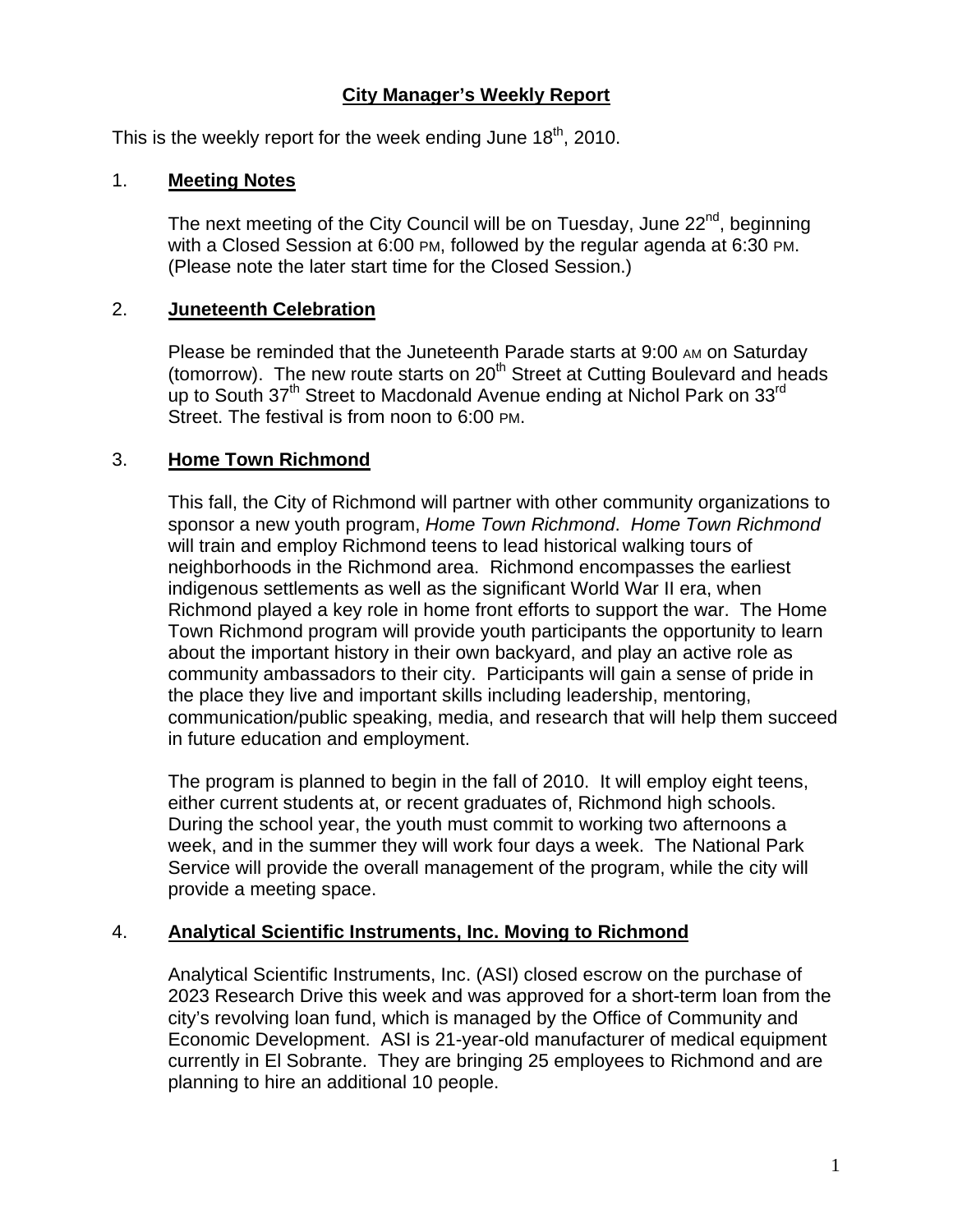# 5. **"American Pride and Purpose" Finds New Home in Civic Center**

The famous and historical Sargent Johnson mural "American Pride and Purpose," which was commissioned for the Richmond City Council Chamber in 1949, is now in its new home in the lobby of the Richmond Memorial Auditorium. This new site was chosen by the Richmond Arts Commission and, after months of careful restoration, this wonderful piece of Richmond history is now accompanied by a short biography of the artist.



# 6. **YouthBUILD Graduation Summary**

On Friday, June 18<sup>th</sup>, nine participants in YouthBUILD, Cohort One, received their High School diplomas and/or GED certificates, as well as their construction trade industry recognized certificates in Painting, Drywall, Electrical and Facilities Maintenance. They also received Certificates of Achievement from Mayor Gayle McLaughlin and Supervisor John Gioia.

Job placements for the graduating class include Rising Sun Energy as home energy audit specialists, Orchard Hardware, and the upcoming Green Energy Training Services (GETS), Weatherization and Solar technology and installation training. All nine graduates have reserved slots in RichmondBUILD, if they so choose.

Over 35 youth have been invited to attend the mandatory two week orientation for the next YouthBUILD. If they successfully complete orientation and have performed well, they will be invited into the YouthBUILD program as juniors.



The event was attended by over 100 parents, siblings, friends and officials.